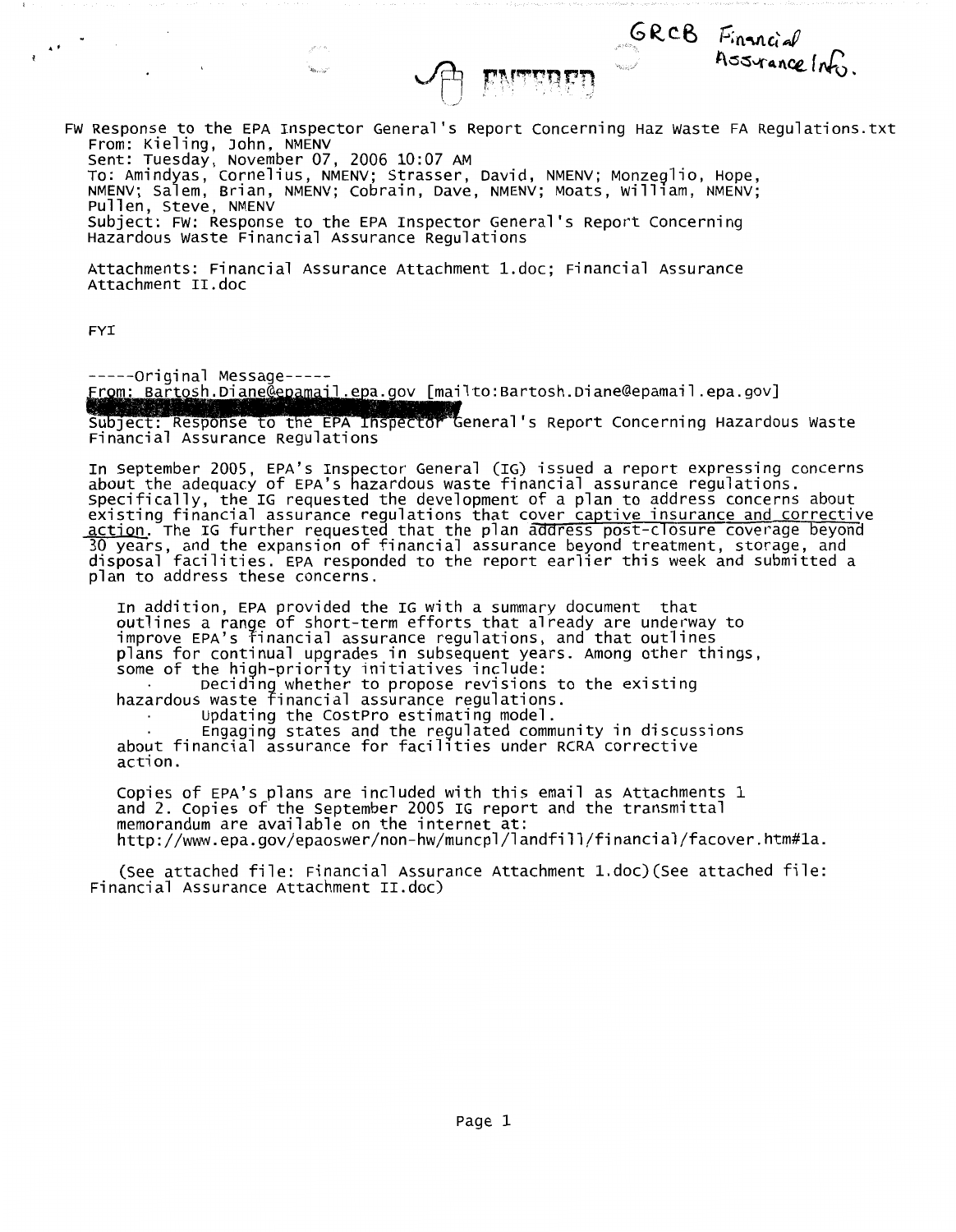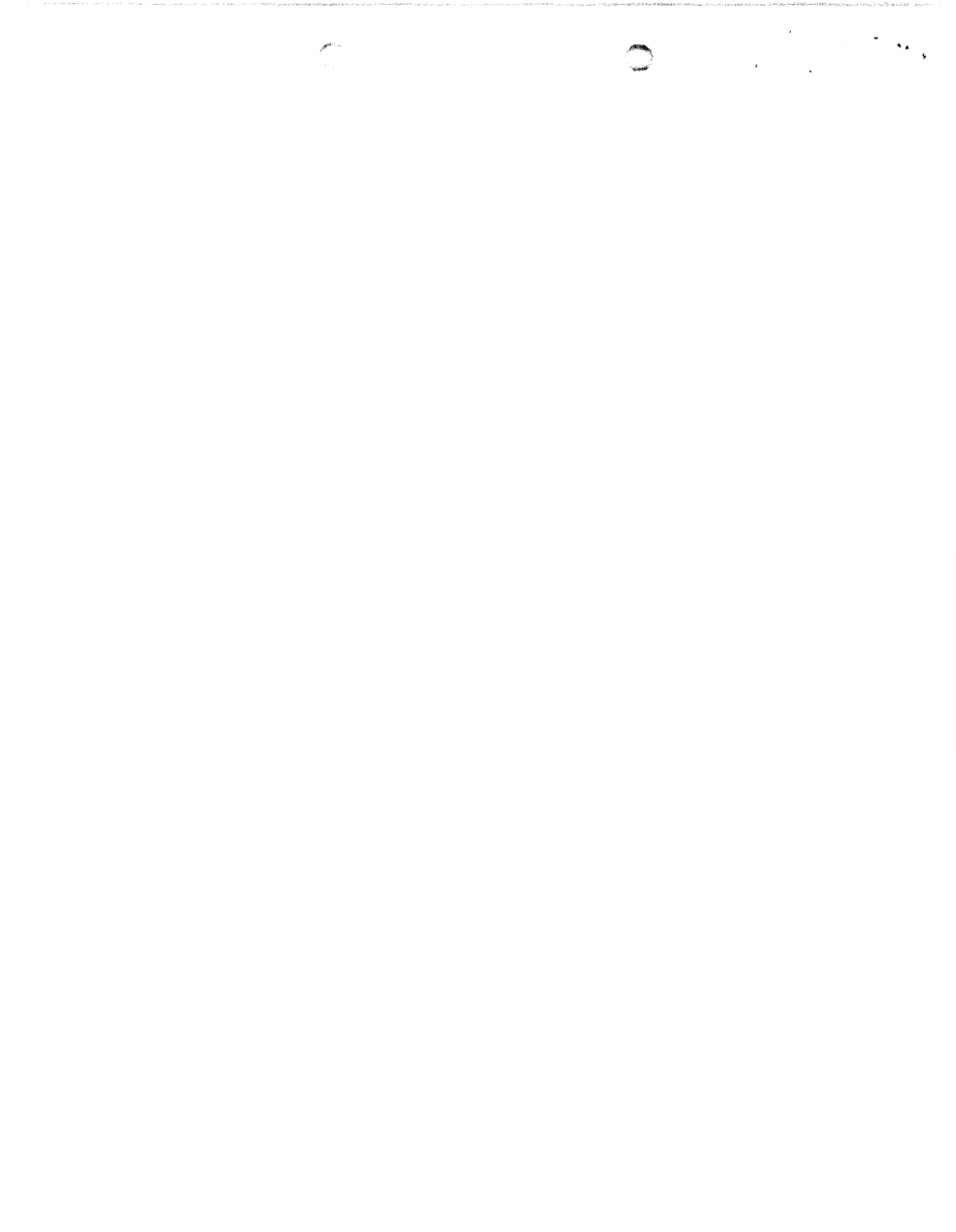### **ATTACHMENT I**

## **RESPONSE TO RECOMMENDATION 4.1 - EPA's Plan for Addressing Concerns with the Existing Financial Assurance Regulations.**

#### **A. The Corporate Financial Test**

 $\sim$   $^{\circ}$ 

EPA's experience and information is that the financial test and other financial assurance mechanisms have been effective elements of the hazardous waste program. The third-party financial assurance mechanisms have had a salutary effect in weeding out marginal facilities, and the financial test has similarly been effective in denying self insurance to economically marginal facilities. There have been relatively few documented cases of "failure" of the financial test leading to costs to the taxpayer. $1$ However, EPA also recognizes the potential vulnerability of any "self insurance" mechanism<sup>2</sup> (we proposed changes to the test in 1991<sup>3</sup>), as well as the difficulties States and EPA Regions have had in implementing the current test. In response to eoncerns with the financial test and other aspects of the financial assurance program, in March 2004, EPA requested the Environmental Financial Advisory Board (EF AB), a federal advisory committee to EPA, to review a series of questions about the financial test, insurance and other aspects of the financial assurance program.

These concerns<sup>4</sup> have come from a variety of sources, including regulators and the regulated community. The concerns range from apparent inadequacies of the test itself to implementation issues related to the difficulty of oversight and the adequacy of expertise available to review test submissions. We have worked with the EPA Regions and States and other interested parties to address the identified concerns, and have developed a range of options to address issues related to the financial test. Some of these options are non-regulatory, such as training and securing specialized expertise for

<sup>&</sup>lt;sup>1</sup> The 2005 Inspector General's report noted two companies that passed the financial test, and subsequently entered or nearly entered bankruptcy. In one case, the State successfully obtained a trust fund from the company; in the other, the State successfully obtained an insurance policy.

<sup>&</sup>lt;sup>2</sup> See for example, Discussion Paper 01-42, James Boyd, Resources for the Future, "Financial" Responsibility for Environmental Obligations: Are Bonding and Assurance Rules Fulfilling Their

Promise," August, 2001.<br><sup>3</sup> *See* 56 FR 30201, July 1, 1991.<br><sup>4</sup> This document addresses only the regulatory issues that have been raised. Specific concerns that have been raised include: (I) some States may lack the expertise required to review submissions; (2) the regulations allow companies to report information that is derived from their audited financial statements, and there may be no clear road map from the filing to the derivations, so States are uncertain whether these are appropriate derivations; (3) the test relies upon balance sheet information that may not reflect all of a company's environmental obligations; (4) the regulations do not clearly require the reporting of cleanup obligations; (5) the test relies on an inappropriate bond rating specification because it can be based upon the collateral backing the bond and acceptance of the lowest level of investment grade (e.g. BBB-); (6) the test is not as predictive of bankruptcy or ability to pay as the EPA tests in the standardized permit rule and for private owners and operators of municipal solid waste landfills (MSWLFs); and (7) some financially sound companies are not eligible to use it to assure all obligations associated with their facilities, and thus incur increased costs to comply with the financial assurance regulations.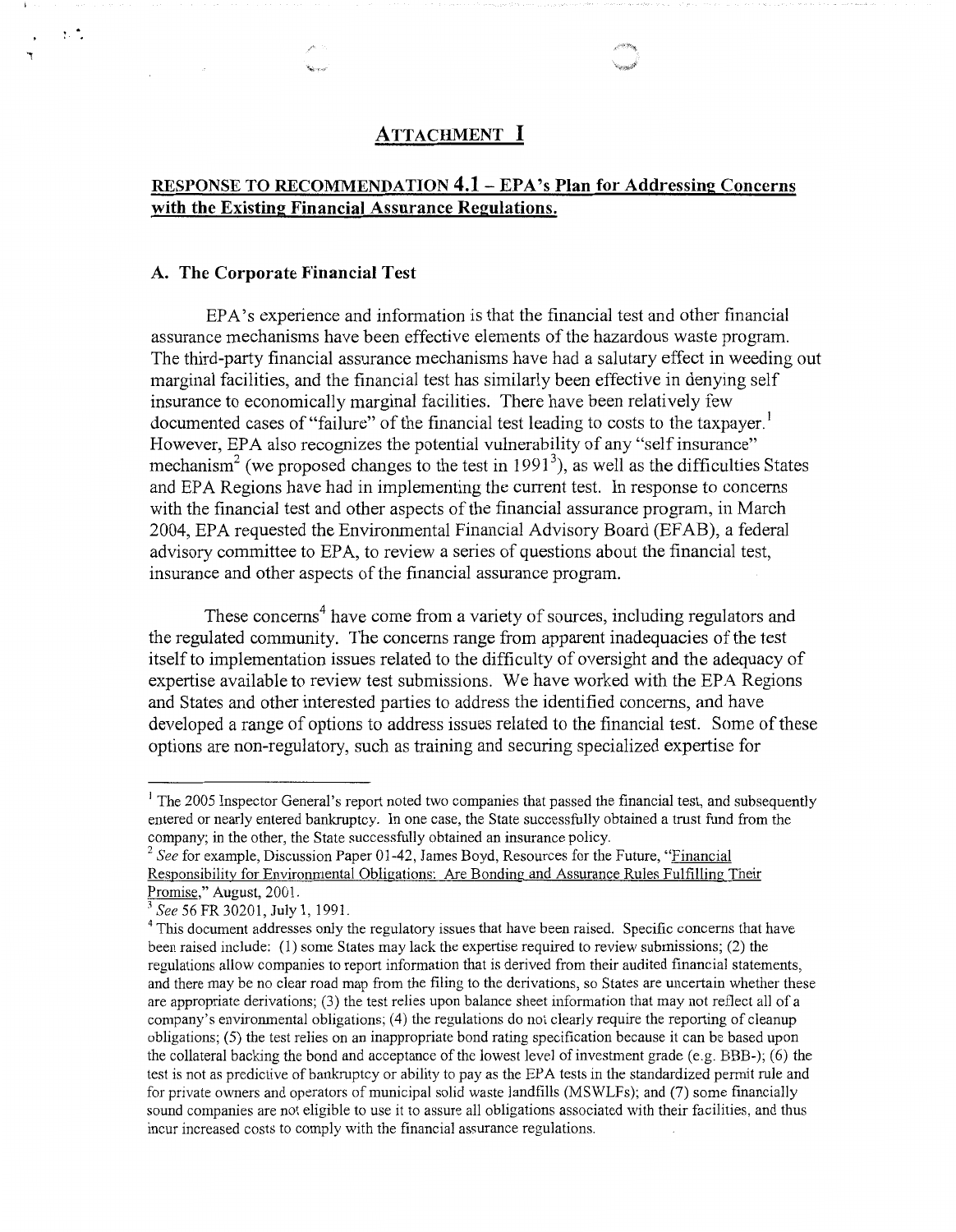difficult reviews. The major regulatory options under consideration at this time (some of which may be pursued together) are: (1) the status quo – that is, no regulatory changes; (2) issue a final rule based on the July 1, 1991 proposed Subtitle C financial test,<sup>5</sup> as modified in the Standardized Permit Rule;  $(3)$  require companies using the ratio alternative of the financial test to receive a third-party assessment of their credit position, as recommended by the EFAB;<sup>7</sup>(4) modify the bond rating component of the test;<sup>8</sup> and (5) address documentation requirements for the RCRA Subtitle C financial test.<sup>9</sup>

.<br>Rođen

*r* 

 $\therefore$ 

Based on our current schedule, and with input from the EPA Regions and States, we expect to make a decision on whether to proceed with a rulemaking by the second quarter of FY 2007. During the first and second quarters of FY 2007, EPA will collect current financial information on companies that own or operate treatment, storage or disposal facilities; solicit additional cases of financial test failures; and assemble recent information on special reports. If the Agency decides to proceed with a rulemaking, it will develop a schedule and publish it in the Administrator's Regulatory Agenda.

### **B. Insurance**

The Agency is gathering information on the use of insurance for financial assurance. This involves two major efforts.

#### *Study on Insurance*

The Agency is preparing a study focusing on insurance for solid waste landfills to determine if sufficient safeguards have been properly maintained and future liabilities minimized.<sup>10</sup> Some of the concerns that have been identified include possible failure of the insurer, complexity of policy wording, regulatory oversight, and disclosure.

Captive insurance is defined as insurance issued by a wholly-owned subsidiary of the company being insured.<sup>11</sup> In recent years, concerns about the use of captive insurance (and insurance in general) as a financial assurance mechanism have emerged from a

<sup>&</sup>lt;sup>5</sup> See 56 FR 30201, July 1, 1991, proposal to revise: 1) the financial test criteria for closure and postclosure care by amending the financial ratio requirements; and 2) the fmancial test criteria for closure, postclosure, and third-party liability coverage by amending the net worth and net working capital multiples.

<sup>&</sup>lt;sup>6</sup> See 70 FR 53419, September 8, 2005.<br><sup>7</sup> See Letter from the Environmental Financial Advisory Board to EPA Administrator, January 11, 2006. A copy is available from Dale Ruhter in the Office of Solid Waste.

<sup>&</sup>lt;sup>8</sup> See Letter from the Environmental Financial Advisory Board to EPA Administrator, January 11, 2006.

<sup>&</sup>lt;sup>9</sup> See Office of the Inspector General Evaluation Report: Continued EPA Leadership Will Support State Needs for Information and Guidance on RCRA Financial Assurance, September 26, 2005.

 $<sup>0</sup>$  EPA's 2001 appropriations bill included language that expressed concerns about the potential lack of</sup> sound environmental insurance coverage at solid waste landfills. Therefore, the bill directs the Administrator to conduct a study of existing financial assurance agreements to determine if sufficient safeguards have been properly maintained, and future liabilities minimized.

<sup>&</sup>lt;sup>11</sup> See EPA Office of Inspector General Report: Continued EPA Leadership Will Support State Needs for Information and Guidance on RCRA Financial Assurance, September 2005.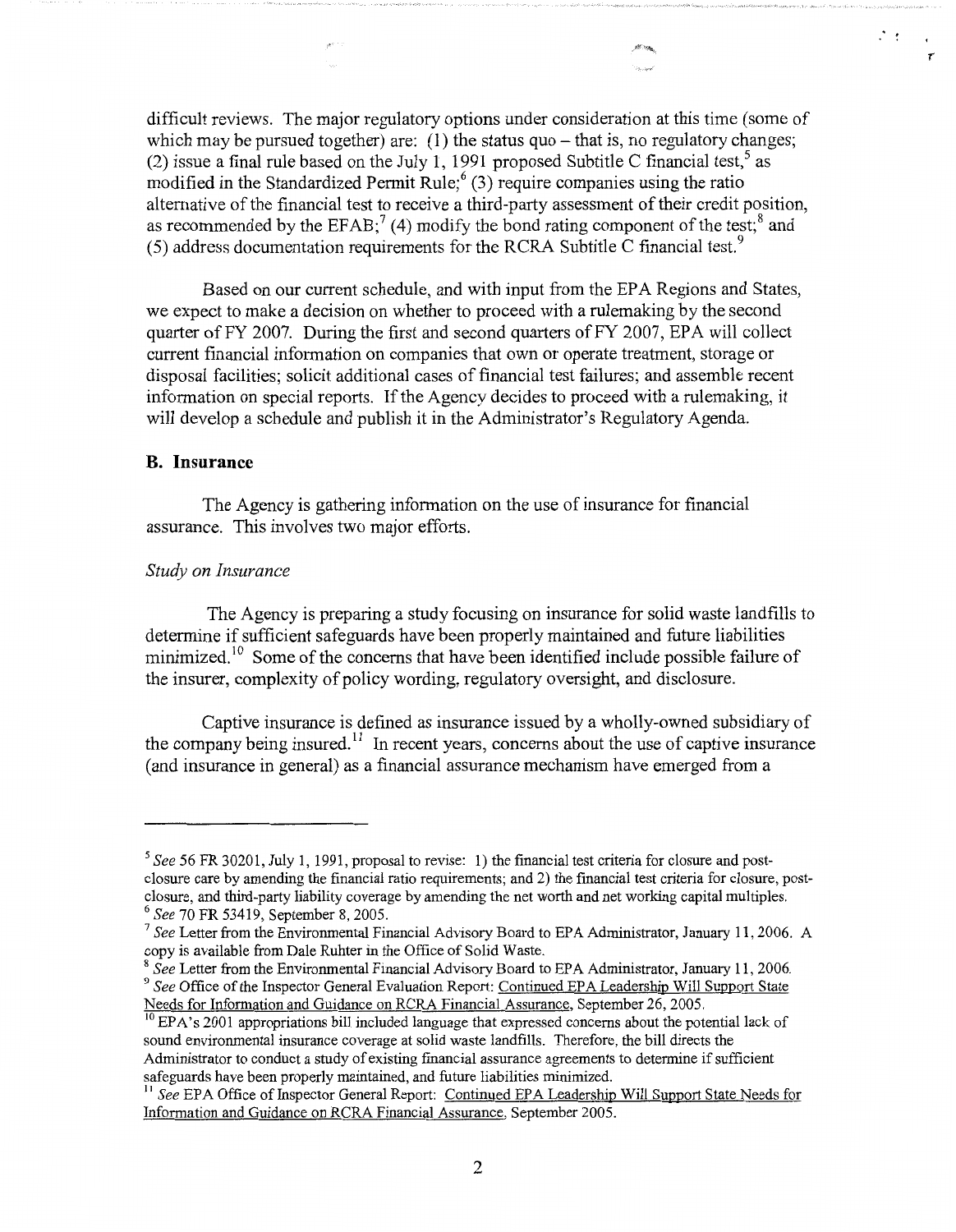number of sources, including the Association of State and Territorial Solid Waste Management Officials (ASTSWMO), the OIG, and the State of California.

Based on these concerns, several options have emerged for consideration. In the case of insurance policies issued by an independent insurer, options include establishing a minimum rating, exploring uniform policy language, and requiring additional disclosure/policy declaration. In the case of captive insurance, options include requiring or encouraging fronting, 12 establishing a minimum rating, and requiring a policy declaration. We expect a draft of the study to be ready to enter an internal EPA review process by the second quarter of FY 2007.

#### *Environmental Financial Advis01y Board (EF AB)*

 $\ddot{\cdot}$ 

In March 2004, EPA requested that the EF AB review a range of issues, including use of insurance as a financial assurance mechanism. The Agency specifically requested that the EF AB consider the strengths and weaknesses of insurance as a mechanism, the need for minimum ratings of insurers, whether a captive insurance policy should be considered equal to a policy written by a commercial insurer, whether such policies should be written differently, whether standardized policy language should be developed, and what safeguards are appropriate for insurance policies written for Brownfields cleanups. After its work on the financial test, the EF AB convened a workshop on captive insurance in June 2006, and continues to examine the issue.

In light of the ongoing efforts in this area, we are not in a position at this time to make a determination regarding whether to amend the existing regulations related to the use of insurance as a financial assurance mechanism. We will continue conducting the study of the use of insurance, and consider additional information as it becomes available. In addition, we will continue to receive input from the EF AB as it progresses in its efforts. After the EF AB provides findings on the issues we presented to them and with the information from our study on insurance, we will commit to a schedule for deciding whether to pursue a rulemaking related to insurance (including captive insurance) as a financial assurance mechanism. Based on our current expectations, OSWER expects to be in a position to make such a decision within one year after receiving EFAB's recommendations and completing the insurance study. If the Agency decides to proceed with a rulemaking, it will develop a schedule and publish it in the Administrator's Regulatory Agenda.

<sup>&</sup>lt;sup>12</sup> "Fronting" is a form of reinsurance. In a fronting arrangement, an independent commercial insurance company issues a policy, and a company ( or a captive insurer) reinsures the policy and reimburses the independent insurance company for costs paid. (For a discussion of fronting, *see* the March 30, 2001 Office of Inspector General Audit Report entitled "RCRA Financial Assurance for Closure and Post-Closure").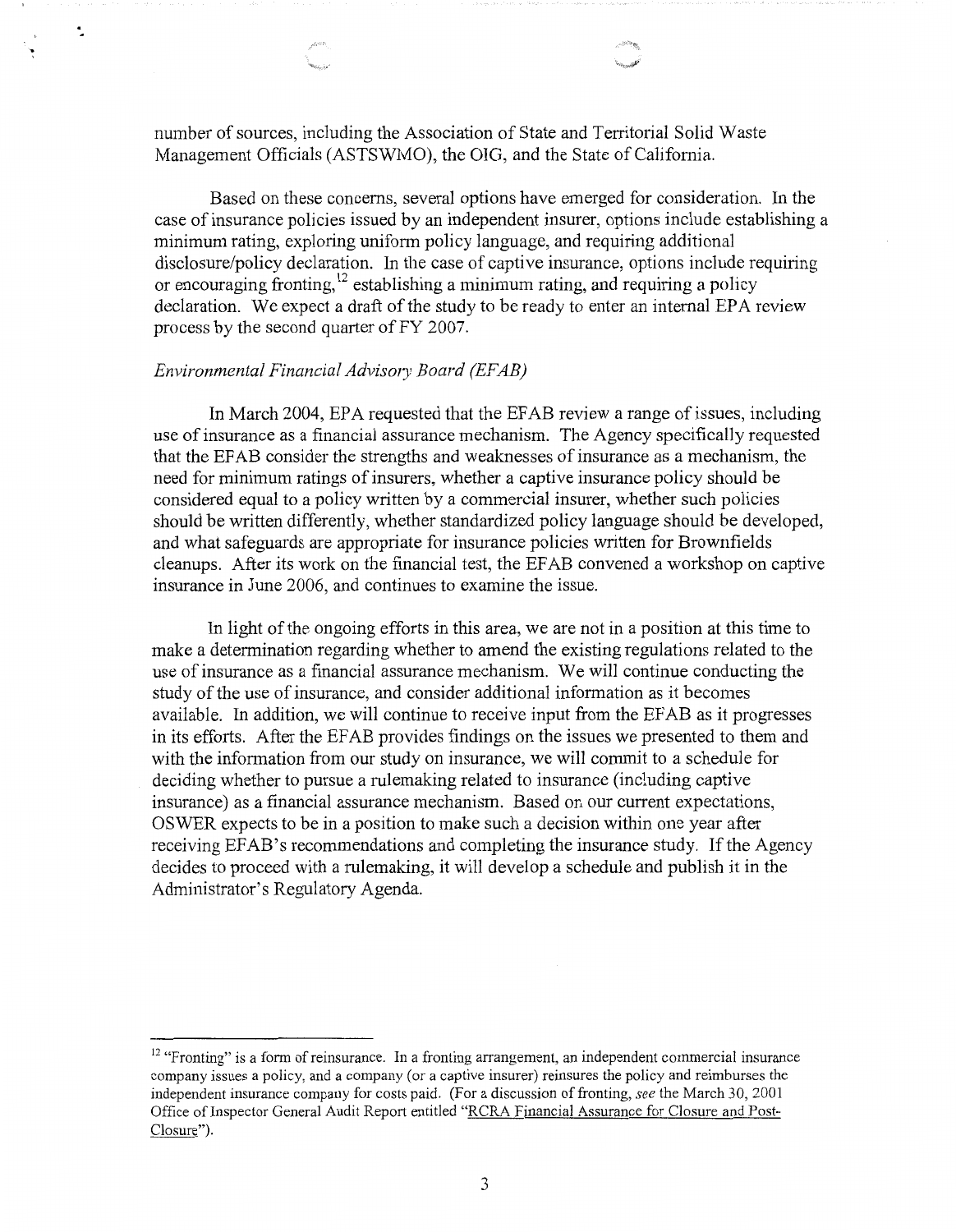### **C. Financial Assurance for Corrective Action**

In 1986 and in 1990, the Agency proposed detailed regulations for financial assurance for corrective action. 13 In 1996, the Agency again revisited the issue of whether detailed regulations governing financial assurance for corrective action were needed.<sup>14</sup> For a variety of reasons, the Agency did not promulgate detailed regulatory requirements in this area. Rather, the Agency continues to rely on guidance to implement the requirements in 40 CFR 264.101 that financial assurance be provided for corrective action.

Based on information gathered through years of implementing the corrective action program, and through the above-mentioned rulemakings and other outreach efforts, the Agency has identified several key areas for potential guidance development. Those areas include the timing of financial assurance for corrective action, costestimating, financial assurance mechanisms, and discounting of costs for long-term care.

EPA already has issued guidance in some of those areas. For example, in a September 30, 2003, guidance entitled "Interim Guidance on Financial Responsibility for Facilities Subject to RCRA Corrective Action," the Agency provided guidance on the timing of financial assurance, cost estimating, and available financial assurance mechanisms. At the same time, we recognize that there continues to be a need for additional guidance in these areas, and in other areas related to financial assurance for corrective action. We continue to hear from Regions and States that they would like to see guidance and/or rulemaking to address financial assurance for corrective action, particularly, the timing of financial assurance for corrective action, cost-estimating, and discounting of costs for long-term care.

At this time, the Agency does not have sufficient basis to conclude that detailed rules governing financial assurance for corrective action are needed, and we have not made a decision, at this time, to pursue regulatory changes to the general requirement for financial assurance in 40 CFR 264.101. During FY 2007, the Agency will establish a workgroup, which will include representatives from the Regions and States, to address issues related to financial assurance for corrective action. Through this workgroup, we will identify and work through issues in this area, and identify areas where we need to develop new guidance (or enhance our existing guidance). If during this process, information arises indicating that the current regulations may not be adequate, we will assess whether regulatory changes in this area are needed.

We also will continue to look to the Superfund program to help us identify approaches adopted by that program that RCRA program implementers might adopt. In addition, we have entered into a dialogue with industry on financial assurance for corrective action, which will inform our approaches.

<sup>&</sup>lt;sup>13</sup> See 51 FR 37854, October 24, 1986, and 55 FR 30798, July 27, 1990.<br><sup>14</sup> See 61 FR 19432 at 19463, May 1, 1996, where the Agency solicited comment on the need for detailed corrective action financial assurance regulations.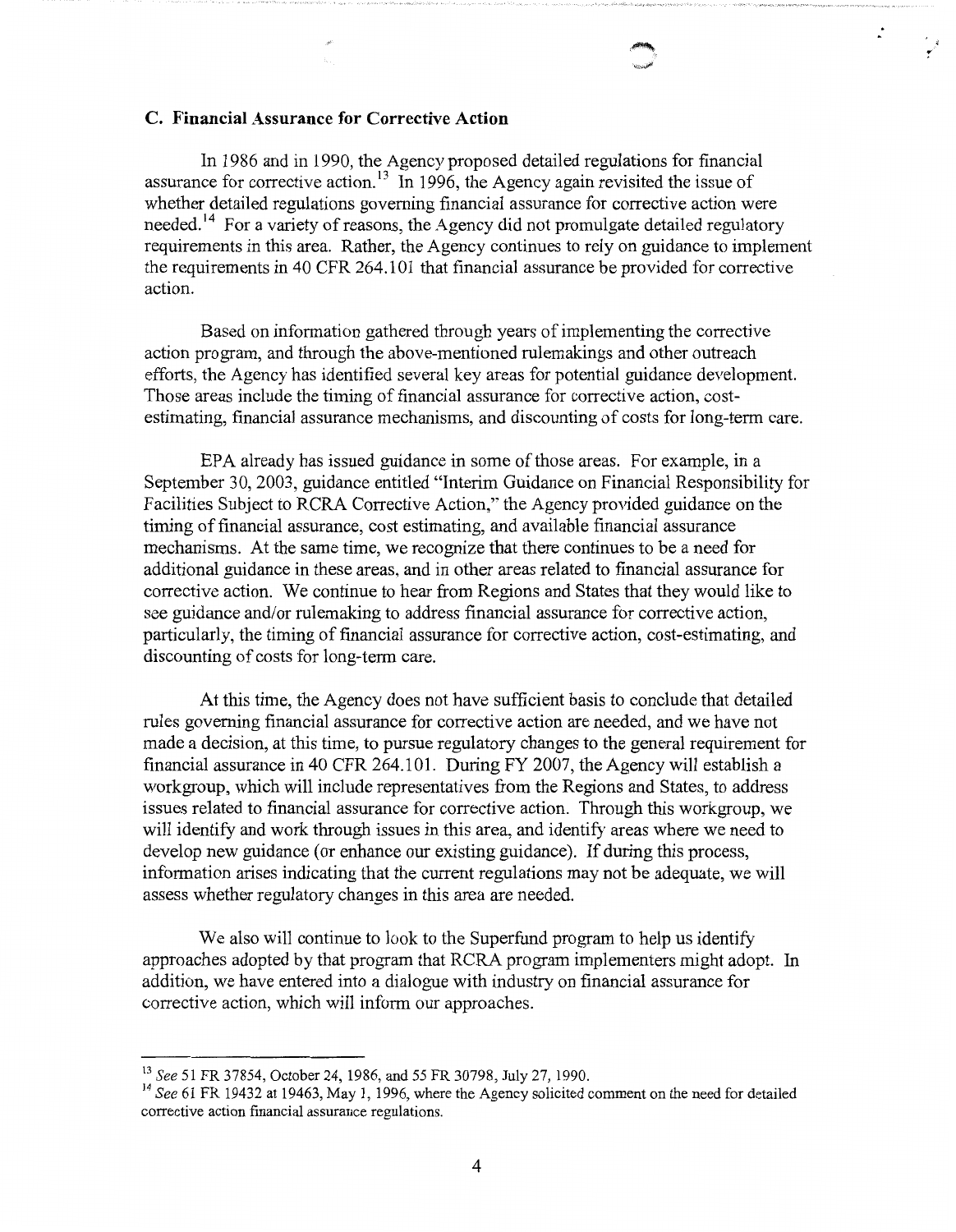#### **D. Financial Assurance for Post-Closure Care Beyond 30 Years**

.<br>Rojstva

 $\cdot$  :

As many facilities approach the end of the 30 year post-closure care period for regulated units (as required under the regulations at Parts 264 and 265 Subpart G), greater attention is being focused on whether continued care is needed beyond that period. Although the RCRA regulations currently allow for the post-closure care period to be adjusted, <sup>15</sup> under the Subpart H regulations, there are financial assurance challenges associated with extending the care period. For example, questions arise regarding how to revise cost estimates to cover activities that may extend for prolonged periods of time (particularly once a facility has entered the post-closure care period), whether there are particular procedures that should be followed if these costs are assured by third-party mechanisms, and how to ensure that a financial assurance mechanism will continue to be available to cover the costs of long-term activities. (These same issues, or similar issues, arise for long-term post-remedial financial assurance for RCRA corrective actions, although the current regulations for corrective action provide more flexibility.)

During FY 2007, we will work with program implementers as they confront longterm post-closure care situations, and determine whether financial assurance can be effectively implemented through existing regulations, or whether regulatory changes are necessary. We are aware that a number of Regions and States are developing their own approaches to implement long-term post-closure care within the current regulatory structure, and we will have further discussions with them on this issue. Thus, we are not currently pursuing regulatory revisions to the financial assurance requirements for postclosure care. However, we recognize that we have very limited information available to make a decision regarding regulations at this time. If, in the future, additional information indicates that the current regulations may not be adequate, we will reassess whether regulatory changes in this area are needed.

#### **E. Expansion of Financial Assurance Beyond TSDFs**

In November 2003, the Acting Deputy Administrator requested a brief study of the Superfund program, commonly referred to as the "120 Day Study." This "120 Day Study" resulted in more than 100 recommendations, three of which are related to the area of financial assurance.

Recommendations 10 and 11 address facilities subject to RCRA, including hazardous waste generators, which are not subject to the financial assurance requirements of Parts 264 and 265. Recommendation 12 addresses facilities managing hazardous substances, but not subject to RCRA requirements. Specifically, the study recommended:

<sup>&</sup>lt;sup>15</sup> See 40 CFR 264.117(a)(2).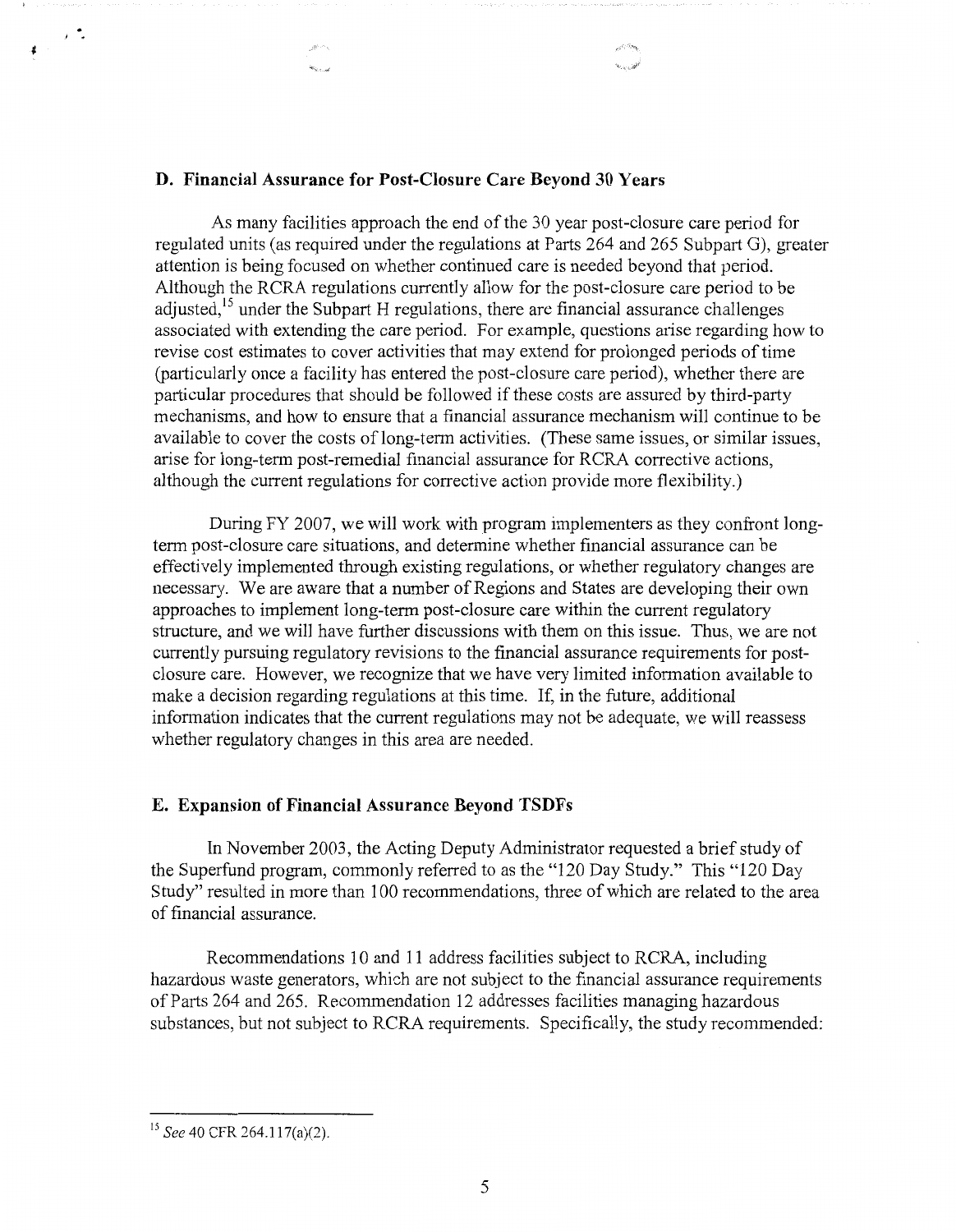#### Recommendation 10

OSWER should evaluate the history of NPL listings and removal actions to determine what percent were RCRA treatment, storage, and disposal facilities or hazardous waste generators and to what extent these facilities present a continuing burden to the Superfund program.

.<br>.<br>. • I

### Recommendation 11

If the evaluation confirms a high correlation with RCRA-regulated facilities, OSWER and OECA should examine different approaches to financial assurance under the RCRA program to reduce the likelihood of RCRA-regulated facilities becoming part of the future Superfund universe.

### Recommendation 12

For facilities not covered under RCRA, OSWER should study whether promulgating new regulations under CERCLA's broad authorities could reduce the future needs of the Superfund program.

EPA has completed its analyses under Recommendation 10 with respect to RCRA TSD facilities. Based on these analyses, EPA has concluded that most RCRA TSD facilities proposed to or listed on the NPL were proposed or listed based on contamination that predated the implementation of the RCRA waste management program. Thus, the proposed or final listing of these facilities does not represent a failure of RCRA regulations.<sup>16</sup> Given this information, EPA is not undertaking further analysis of RCRA TSDs on the NPL under Recommendation 11. EPA will assess whether to undertake changes to the RCRA financial assurance regulations and guidance based on recommendations of the IG, GAO, and the EF AB, which are proceeding on a separate track, and which will provide useful information to EPA in evaluating the RCRA financial assurance regulations.

With respect to generators of RCRA hazardous waste and generators of hazardous substances not regulated under RCRA, EPA is analyzing site information to determine whether the hazardous substances released at proposed or final NPL sites, as well as removal sites, were from legacy contamination that occurred before modem federal and state environmental regulation. If a significant number of NPL sites are being created from recent hazardous substance releases then financial assurance mechanisms under CERCLA section 108(b) will be considered among the tools that may be used to prevent the creation of additional NPL sites. The decision as to whether financial assurance requirements for non-TSDs under CERCLA 108(b) are appropriate will be part of the 120 Day Study follow-up for Recommendation 12.

<sup>&</sup>lt;sup>16</sup> In fact, it is clear from the analysis that the RCRA waste management program worked as designed. Marginal RCRA TSD facilities were forced to cease operations as environmentally protective RCRA requirements were promulgated and these facilities were unable to comply with RCRA standards and RCRA corrective action requirements.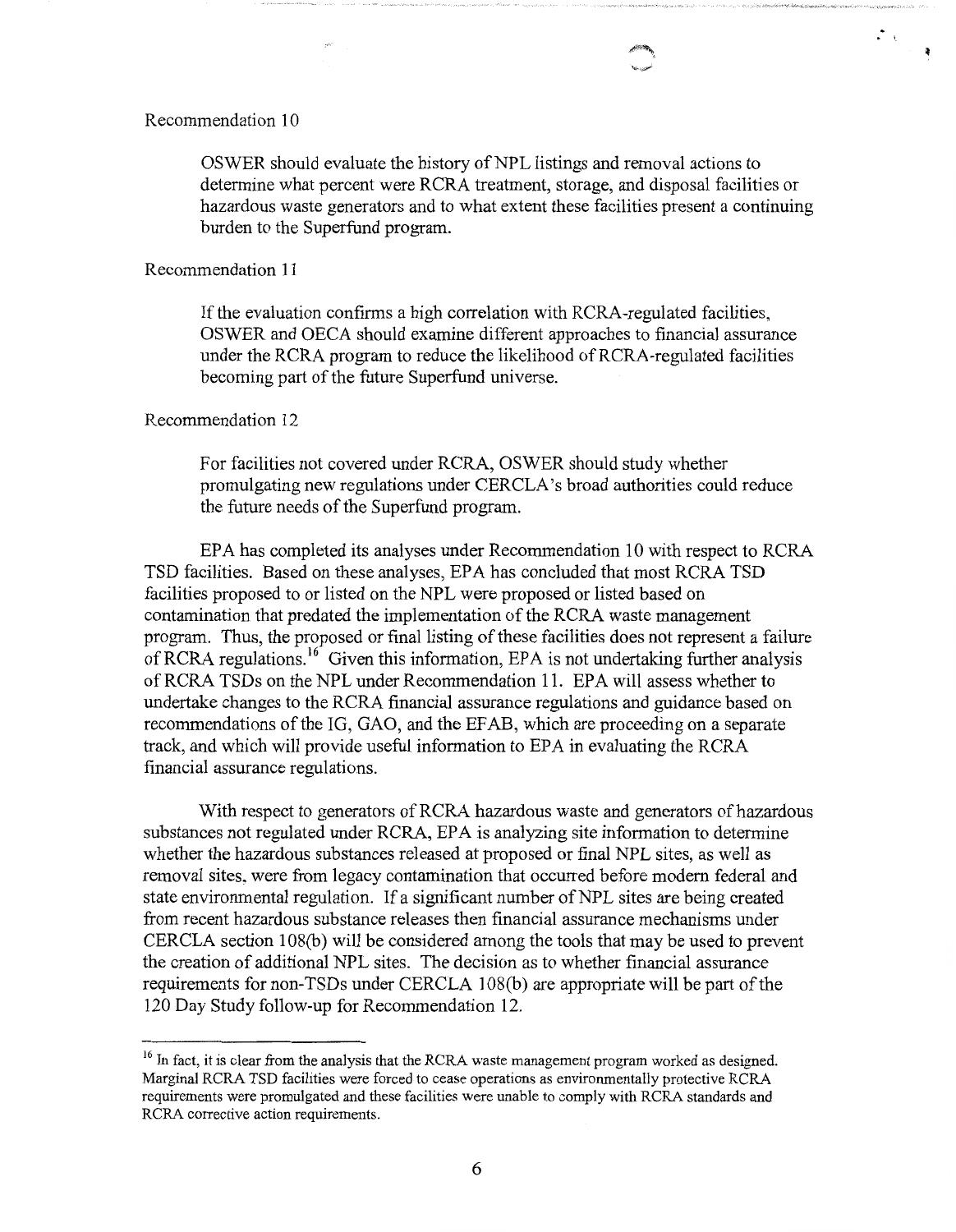# **ATTACHMENT II UPGRADING IMPLEMENTATION OF THE FINANCIAL ASSURANCE PROGRAM**

In addition to consideration of rulemakings, EPA has been pursuing a range of efforts to upgrade implementation of the RCRA financial assurance program. The Agency plans to continue these efforts over the next year and beyond. Some of the key near--term action items include:

• Begin updating the CostPro cost estimating model;

 $\frac{1}{\sqrt{2}}\int_{-\infty}^{\infty}e^{-\frac{2\pi i}{\hbar}}\left( \frac{1}{\hbar}\right) ^{2}d\mu d\nu$ 

- On a pilot basis, provide expert contractor assistance to Regions and States for review of financial assurance submissions;
- Enter into a dialogue with States and the regulated community on policy issues related to financial assurance for corrective action;
- Advance policy development in the area of financial assurance for post-closure care beyond the initial 30 year period;
- Issue guidance materials (e.g., memorandum on the importance of review of cost estimates and instruments, guidance on managing financial assurance documentation, and memorandum on incorporating financial assurance into oversight activities).

These and other activities, developed in consultation with the States, are discussed in detail below. Information and ideas from some of these activities will likely provide input into current and potential future rulemaking considerations as well.

In developing guidance and other activities in this plan, we will follow the Inspector General's advice that we take advantage of successful guidance, checklists and approaches already used by Regions and States. This document lays out schedules for activities planned in FY 2007 and FY 2008; however, it may need to be adjusted during development of the FY 2007 operating plan, depending on available resources. Schedules and timing may also be further adjusted upon advice of the States.

### I. **Identification and Development of New Guidance or Policy**

During the past several years, EPA has worked with States to identify areas related to financial assurance where additional guidance or policy is needed. We have efforts underway in some of these areas, and will continue over the next year to modify existing guidance and issue new guidance as described below. We will work closely with States and provide an opportunity for comment and discussion with non-governmental stakeholders during the development of these materials to ensure they provide the appropriate level of information needed to effectively implement the RCRA financial assurance requirements.

We anticipate making each of these documents available online via links from the Financial Assurance QuickPlace we established earlier this year, as well as from the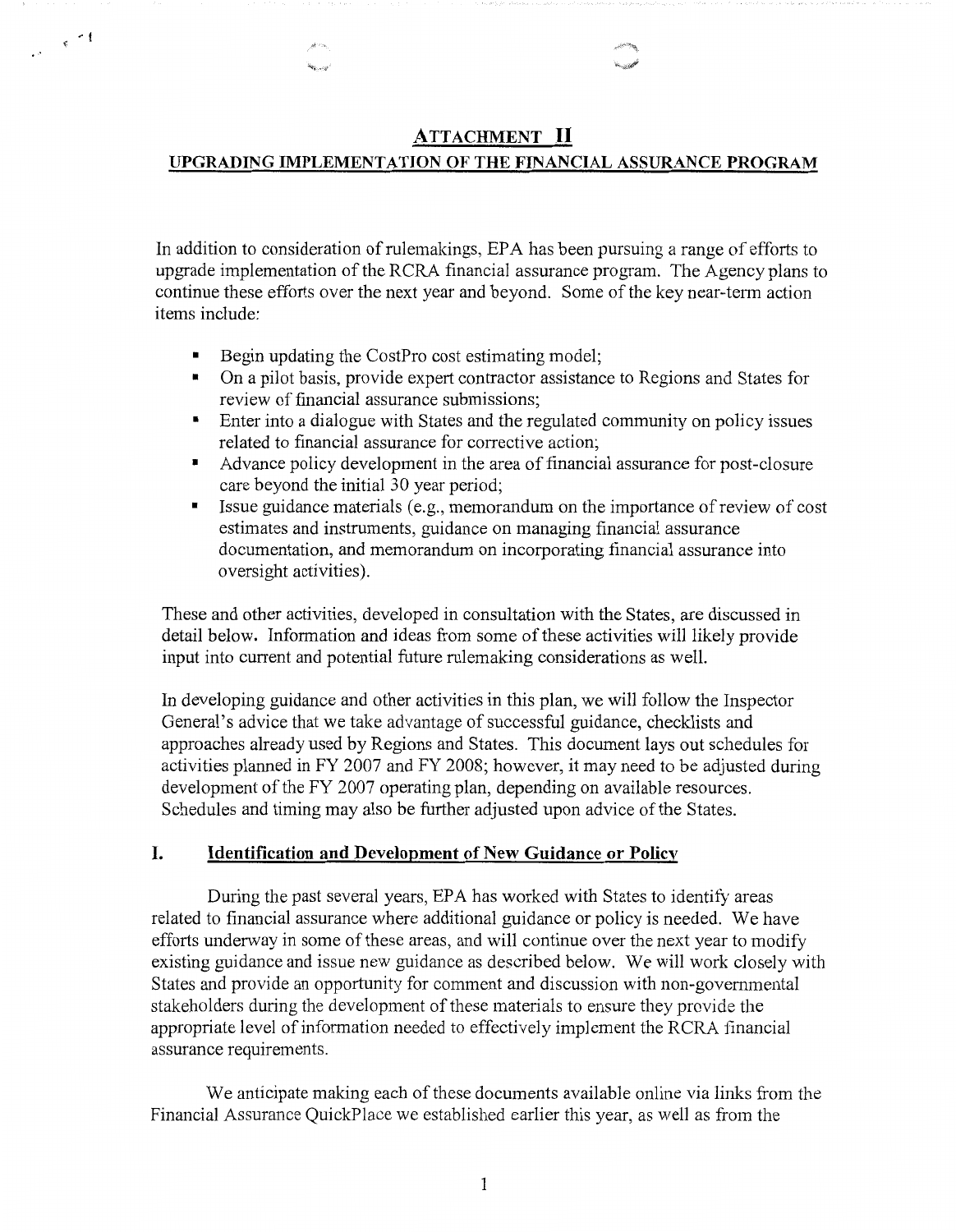Toolkit we anticipate putting in place (see Section II "Improving Communications, Training, Oversight/ Assistance, and Data Management" for a description of these communication tools).

A. Updating CostPro (Beginning in FY 2007).

Adequate cost estimates are a key component of the financial assurance program. As EPA developed this strategy, we have learned that many States found the CostPro software to be very useful, but that the current version has become difficult to use as operating systems have been upgraded to versions that are incompatible with the programming of CostPro. Updating this software is a key activity for OSW in the next fiscal year, and our efforts will start at the beginning of FY 2007. This will add to the available cost estimating tools that implementers use, including state developed tools such as the State of Washington's cost estimation spreadsheets.

 $t \leq \frac{1}{\alpha}$ 

 $\sim$  .

B. Memorandum Stressing the Importance of Cost Estimate Reviews (First Quarter, FY 2007).

EPA is working with the States to develop a memorandum stressing the importance of conducting a thorough review of cost estimates for closure, post-closure, corrective action, and of financial assurance instruments, as part of new permit actions and permit renewals. The memorandum in final form will be distributed during the first quarter, FY 2007.

C. Guidance on Managing Financial Assurance Documentation (Third Quarter, FY 2007).

EPA is working with States to develop guidance on maintaining financial assurance files and managing attendant financial assurance information. The guidance will include example approaches (e.g. checklists) to help States maintain their files in a way that basic information they need is readily available. We distributed to the Regions in April 2006, a draft discussion paper on information and file management. We will solicit comments from the Regions, as well as the States, and anticipate developing draft materials based on their input by the third quarter, FY 2007.

D. Memorandum to Regions on Programmatic Oversight of Financial Assurance (Second Quarter, FY 2007).

The Agency is developing guidance on incorporating financial assurance into program oversight activities. We will collaborate with States to assess elements appropriate for inclusion in this memorandum. We expect to complete the guidance by the second quarter of FY 2007.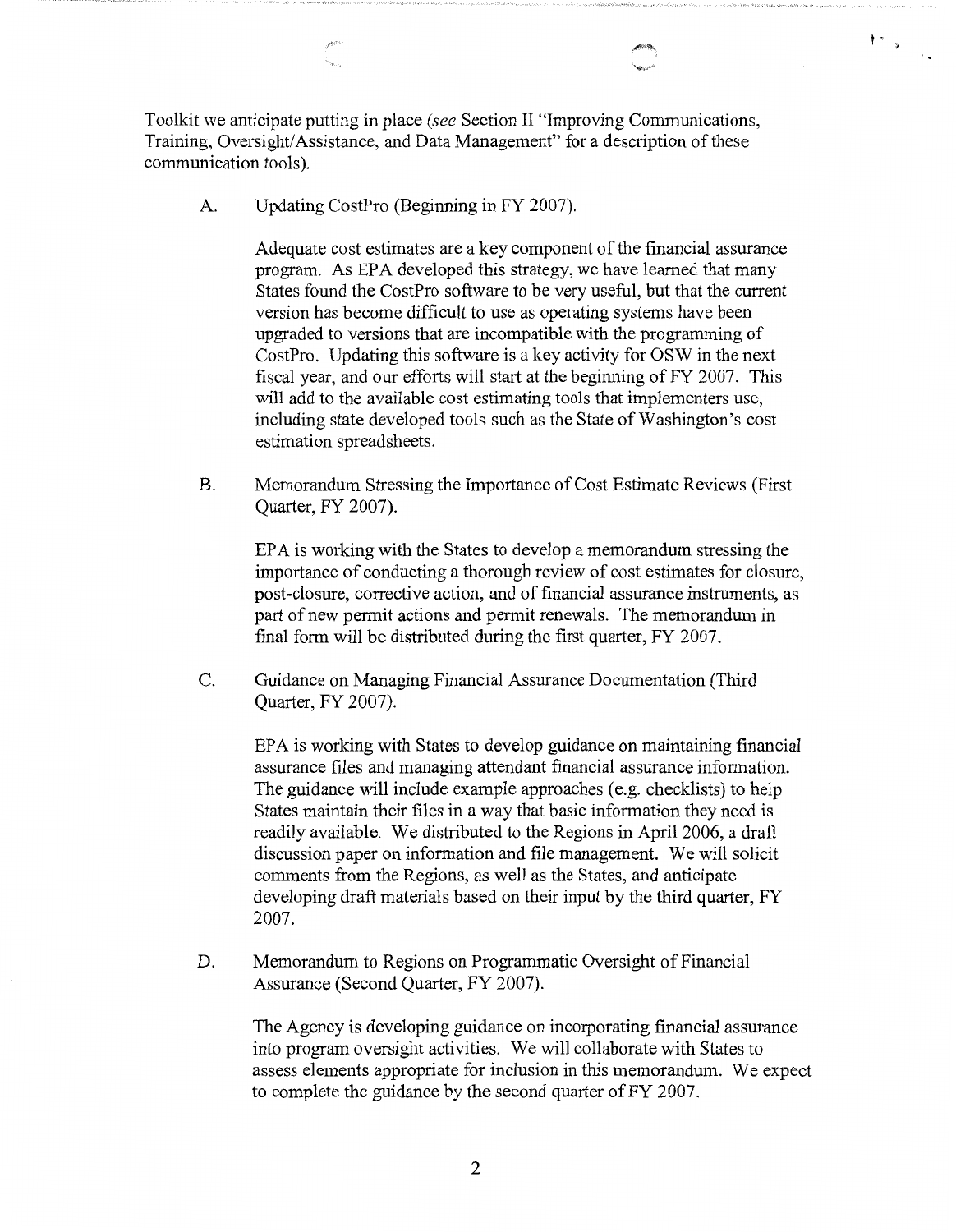- E. Publish a Series of Fact Sheets on Financial Assurance Instruments (FY 2007/2008)
- EPA is in the process of developing summary fact sheets on the use of  $\overline{z}$ each instrument. The fact sheets include instructions on accessing funds from the instruments (e.g., how to call in a letter of credit). These fact sheets will be developed in FY 2007/2008.
- F. Publish a "Top Ten" Tips Guide for Regulators (FY 2007/2008)

Building on the information we have heard during training classes and through other interactions with the States over the past year, the Agency will work with program implementers to identify useful implementation tips they have learned based on their experiences in the financial assurance program. Topics for the guide include file management procedures, ensuring proper documentation is received from the facility and keeping up to date on the company's financial status.

We will compile these into a shared practices guide so others may benefit from the lessons learned. We will share a draft of the guide with program implementers and solicit input on which tips/lessons they find most useful. This guide will be developed in FY 2007/2008.

G. Update Existing Guidance (FY 2008)

 $\cdot$  !

The Agency has launched an effort to update the 1982 Financial Assurance for Closure and Post Closure Guidance Manual, which is the most comprehensive guidance on the financial assurance program. The 1982 document has been a key reference for financial assurance reviewers.

Offering an updated comprehensive guidance manual as an alternative format to the individual fact sheets or topic-specific Toolkit materials will be useful for newer staff. The guidance will be available in FY 2008.

H. Policy Development on Financial Assurance for Corrective Action.

While the Agency issued guidance on Financial Assurance for Corrective Action in September 2003, we recognize that Regions and States can face difficult problems in imposing financial assurance for corrective action. Cost estimating and the timing of financial assurance requirements have been identified as issues. We are currently working with the States on specific issues, and have entered into a dialogue with industry to discuss issues and concerns. In addition, we will convene a workgroup during FY 2007, which will include representatives from the Regions and States, to address issues related to financial assurance for corrective action.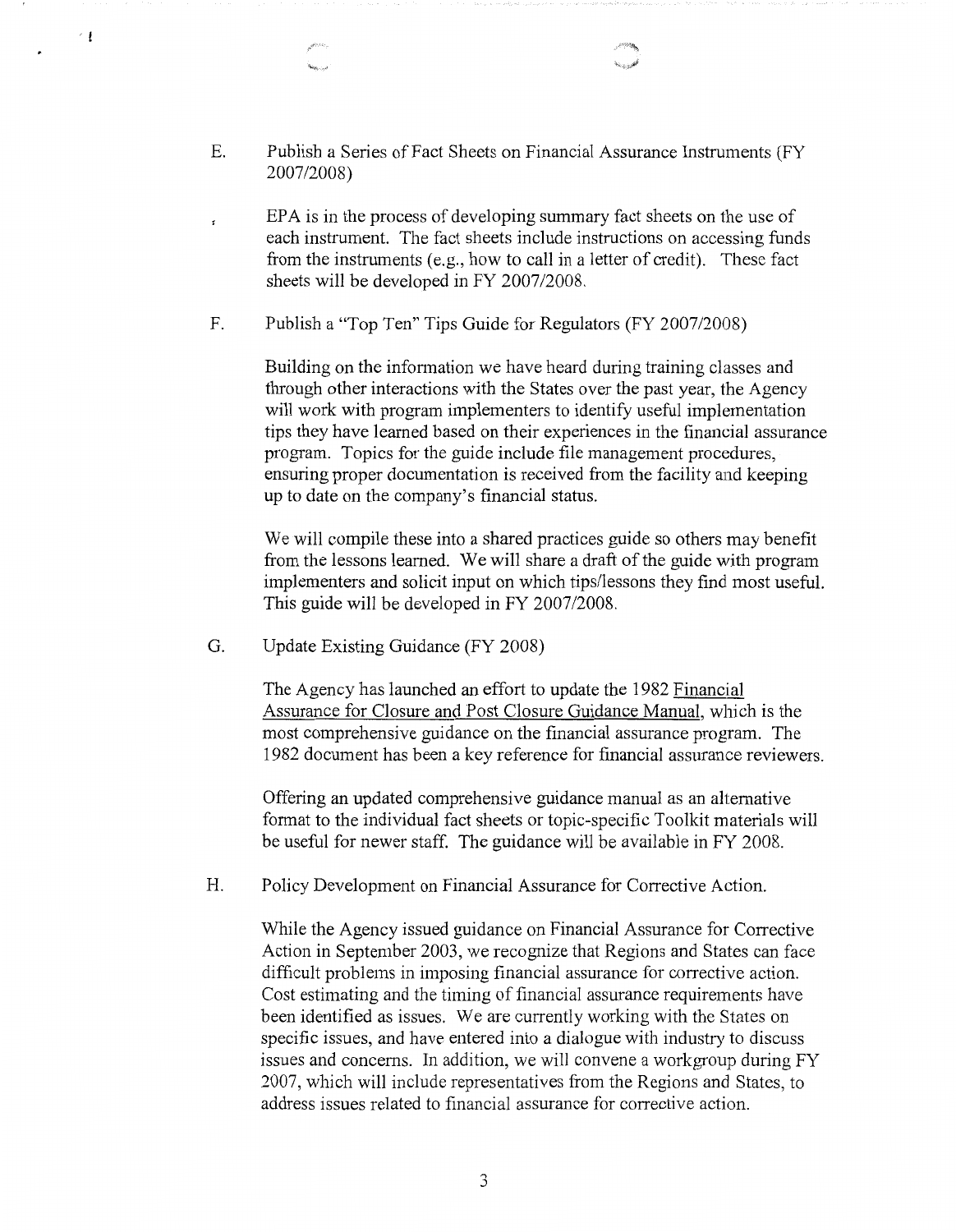Through this workgroup, we will work through those issues and identify areas where we need to develop new guidance (or enhance our existing guidance). If during this process, information arises indicating that the current regulations may not be adequate, we will assess whether regulatory changes in this area are needed.

 $\mathbf{I}$ 

We also will continue to look to the Superfund program to help us identify approaches adopted by that program that RCRA program implementers might adopt. *(See discussion of "New Workgroups" in* Section II.A below.)

I. Policy Development on Financial Assurance for Long-Term Care and Post-Closure.

There are financial assurance challenges associated with extending the post-closure care period beyond 30 years under the current regulations in Parts 264 and 265, Subpart H. For example, questions arise regarding how to revise cost estimates to cover activities that may extend for prolonged periods of time, whether there are particular procedures that should be followed if these costs are assured by third-party mechanisms, and how to ensure that a financial assurance mechanism will continue to be available to cover the costs of long-term activities. (These same issues, or similar issues, arise for long-term post-remedial financial assurance for RCRA corrective actions, although the regulations provide more flexibility for corrective action.) During FY 2007, we will convene a workgroup, which will include representatives from the Regions and States, to address issues related to financial assurance for long-term postclosure care. *(See* discussion of"New Workgroups" in Section II.A below.)

#### **II. Improving Communications, Training, Oversight/ Assistance, and Data Management**

We have been pursuing many improvements and will continue over the next year to upgrade implementation of the financial assurance requirements. Four areas are associated with the implementation of the financial assurance program: communication, training, oversight/assistance, and data management (RCRAinfo enhancements). We have efforts ongoing in each of these areas, as described below.

- A. Communication.
	- Existing EPA/State Groups.

Standing workgroups are used to facilitate two-way exchange of information. These workgroups and their call schedules include: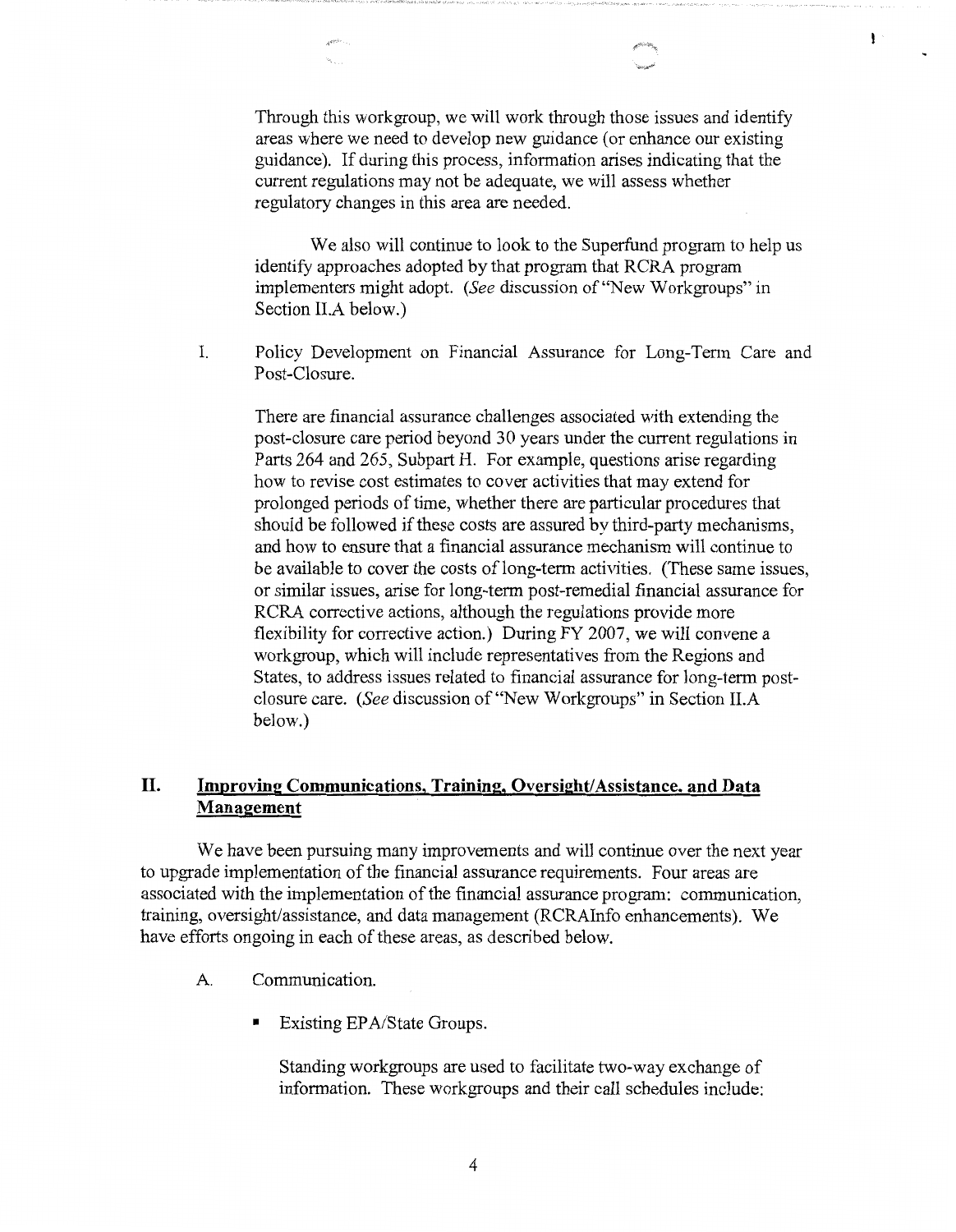*EPA/State Financial Assurance Bi-Monthly Calls.* Bi-monthly conference calls are held between EPA HQ (which includes OECA and OSWER representatives) and the Regions. These calls discuss a wide range of issues, such as cost estimating, that arise during implementation of the regulations and provide a forum for addressing issues across the program. States are included in every other call and provide their perspective as implementers.

*Association of State and Territorial Solid Waste Management Officials (ASTSWMO).* EPA continues to coordinate with the ASTSWMO key contact for financial assurance to determine how to best utilize the States' expertise and maintain effective two-way lines of communication with respect to financial assurance issues. In addition, we will continue to participate in ASTSWMO meetings to carry on our dialogue with the States on financial assurance.

*RCRA Permit Writers.* Monthly conference calls are held with EPA and State permit writers on topics of concern, including financial assurance issues.

*RCRA Corrective Action.* Monthly conference calls are held with EPA and State corrective action staff, and as needed. EPA expects to increase the use of these calls as a forum to discuss financial assurance for corrective action.

• New Workgroups.

.<br>Nasara

As discussed in Section I, EPA will establish two workgroups to address concerns and issues associated with financial assurance. One workgroup will look at issues related to financial assurance for longterm post-closure care; the second will look at issues related to financial assurance for corrective action. These workgroups will include representatives from the Regions and States. Through these workgroups, the Agency will identify issues and information gaps, identify successful approaches, work toward the resolution of issues, and make recommendations regarding both program direction and the need for additional guidance or other tools to assist program implementers. If during this process, information arises indicating that the current regulations may not be adequate, we will assess whether regulatory changes in these areas are needed.

• External Discussions.

*Environmental Financial Advisory Board (EFAB).* EPA has raised several financial assurance issues with EFAB. EFAB's membership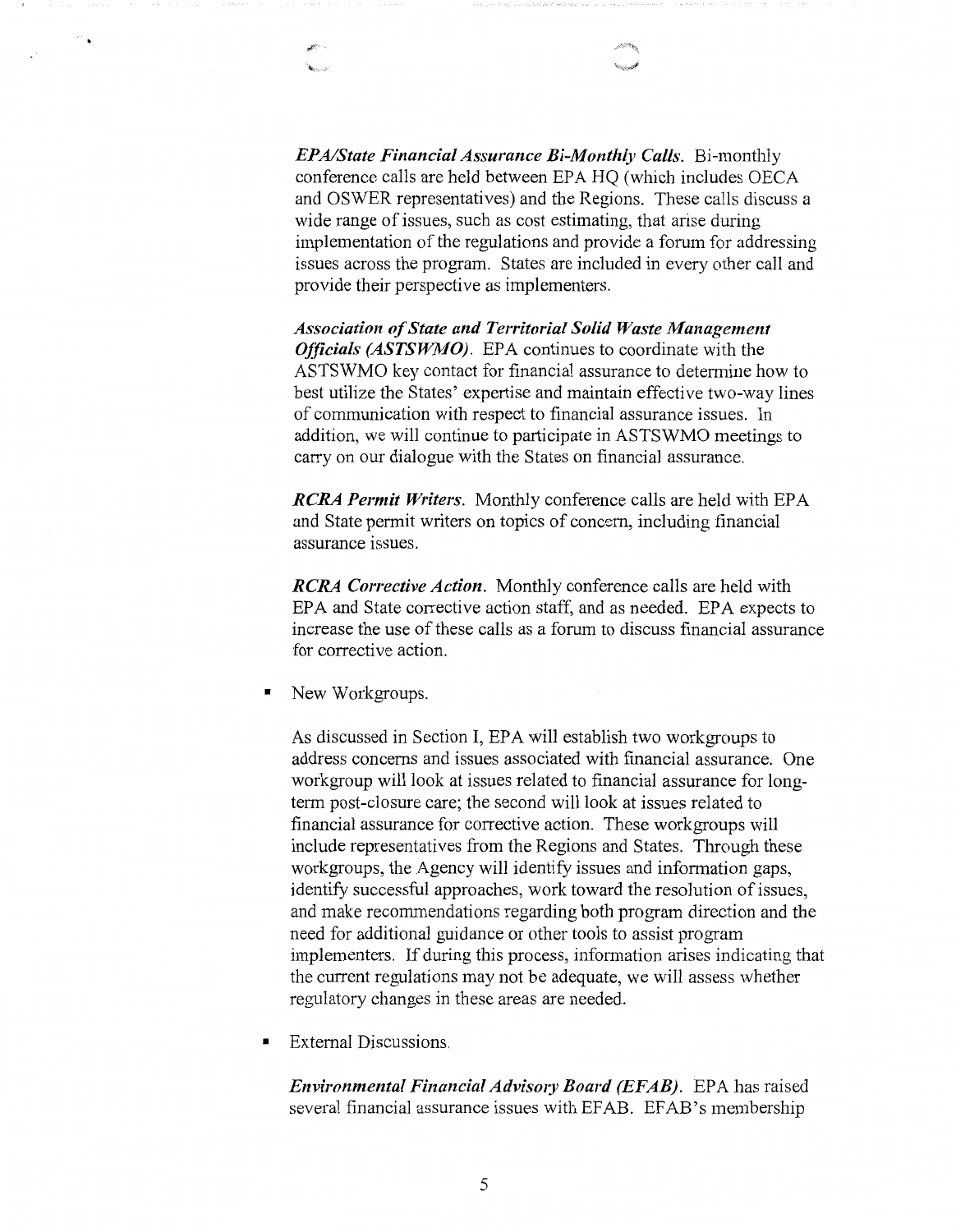includes experts from all levels of government, the finance and banking communities, business and industry, and national organizations. The Board's semi-annual meetings, additional topicspecific workshops, and recommendations provide EPA information on financial assurance.

 $\epsilon$  "

*Industry Trade Groups.* EPA continues to coordinate with trade groups, such as: the Environmental Technology Council (ETC); the American Chemistry Council (ACC); and the RCRA Corrective Action Project (RCAP). We meet periodically with these groups, but we meet with other groups on a non-routine basis as well. Agenda items usually are set to reflect topics of interest to either their member companies or topics we wish to obtain input on. We will work with these groups to include financial assurance topics, as appropriate.

• Web-Based Communication.

*QuickPlace.* In March 2006, OSW made the Financial Assurance QuickPlace available to interested EPA and State personnel. It is a self-service web tool that provides a secured accessible workplace for information internal to financial assurance program staff and managers ( a list of contacts in each Region and State is available through QuickPlace).

We continue to update, promote and implement the Financial Assurance QuickPlace as an information sharing mechanism. This effort is ongoing.

We will also continue to solicit feedback from the workgroups described above with respect to how QuickPlace may be improved to be: (1) an effective place to centrally locate pertinent financial assurance documents; and (2) a communication exchange mechanism that can be used to share ideas, success stories, and tools; ask questions; and solicit feedback from other financial assurance experts.

*Financial Assurance Webpage and Web-based Toolkit.* We will build on the QuickPlace notion by first developing a webpage, and later a more comprehensive web-based Toolkit, to facilitate public access to financial assurance information. EPA has used web-based toolkits in other areas as a successful means for sharing information in a variety of formats. Unlike the Financial Assurance QuickPlace described above, the Toolkit will be publicly available via a link from the OSW home page.

The contents of the webpage and Toolkit will be agreed upon by EPA and the States. Contents are likely to include, for example: pertinent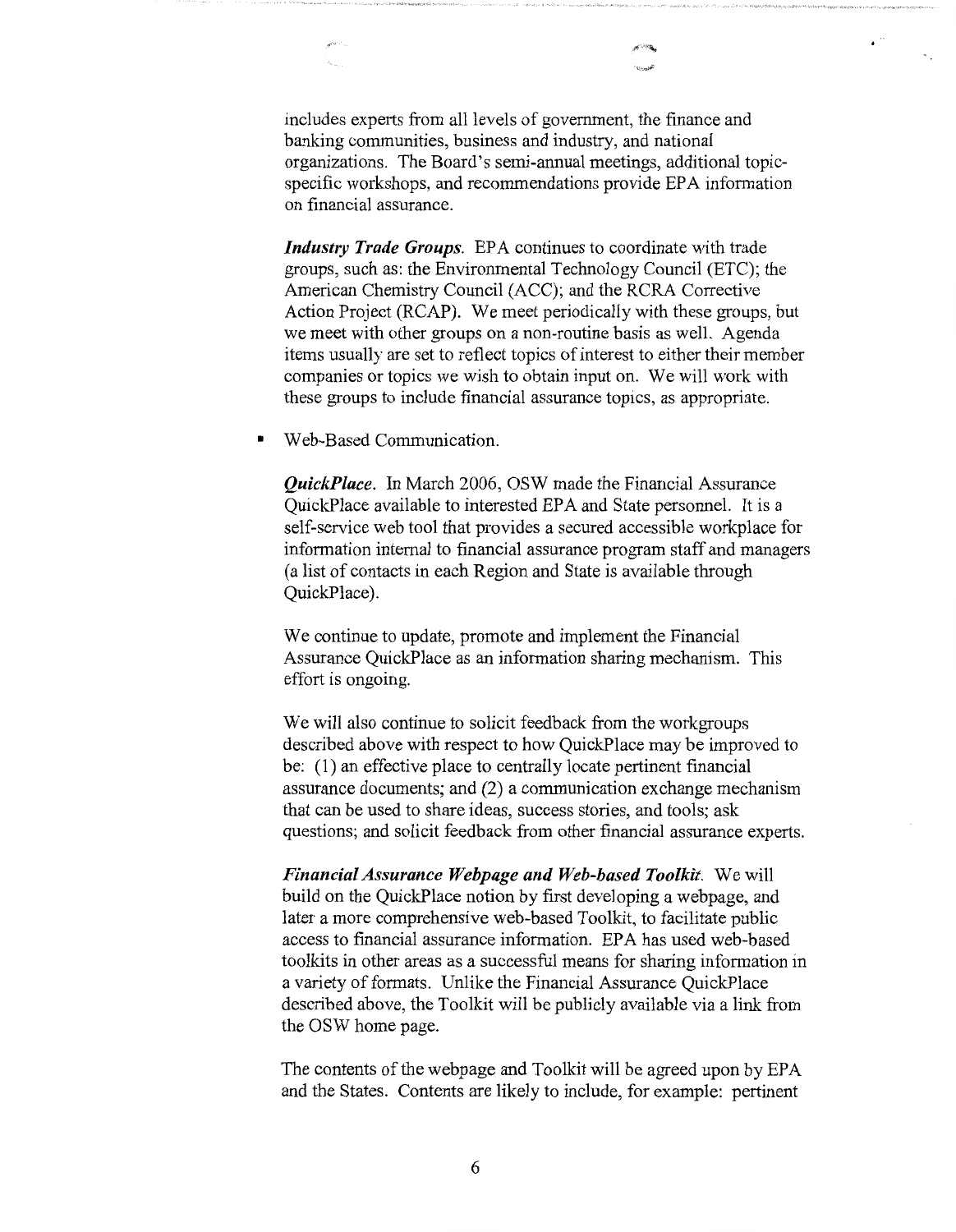Federal Register notices regarding financial assurance; a general description of the financial assurance regulations; frequently asked questions (FAQs); relevant guidance documents and policy memos; and fact sheets on specific topics.

The webpage will be completed by the second quarter FY 2007. We will establish links to Toolkit contents on an ongoing basis as the items become available and solicit feedback from users in an effort to keep the site current and continuously improve its usefulness.

• Financial Assurance Topic Experts.

.<br>Tarihin

We are working collaboratively with the Regions and States to identify staff who are financial assurance experts on specific topics in their organizations, as well as EPA Headquarters and make their contact information available to program implementers. [Note: This expands upon the contact information that is currently available on the Financial Assurance QuickPlace by identifying expert contacts for specific topic areas.]

We will engage with the various workgroups previously discussed to identify priority topic areas and associated financial assurance experts (including cost estimating experts). We will provide contact information for the topic experts to program implementers.

The list of topic areas and associated financial assurance experts will be developed in FY 2007 and posted on the Financial Assurance QuickPlace.

B. Training.

 $\cdot$  1

• Financial Assurance Mechanisms.

EPA's Office of Enforcement and Compliance Assurance (OECA) developed a four-day training course on the financial assurance mechanisms. Since December 2003, this training has been offered five times at locations across the country. The training is continuing: a sixth session is currently scheduled for the second quarter of FY 2007, and a seventh session is scheduled for the fourth quarter of FY 2007. EPA will continue to conduct training on financial assurance mechanisms on an as-needed basis in balance with other financial assurance program needs.

• Cost Estimation.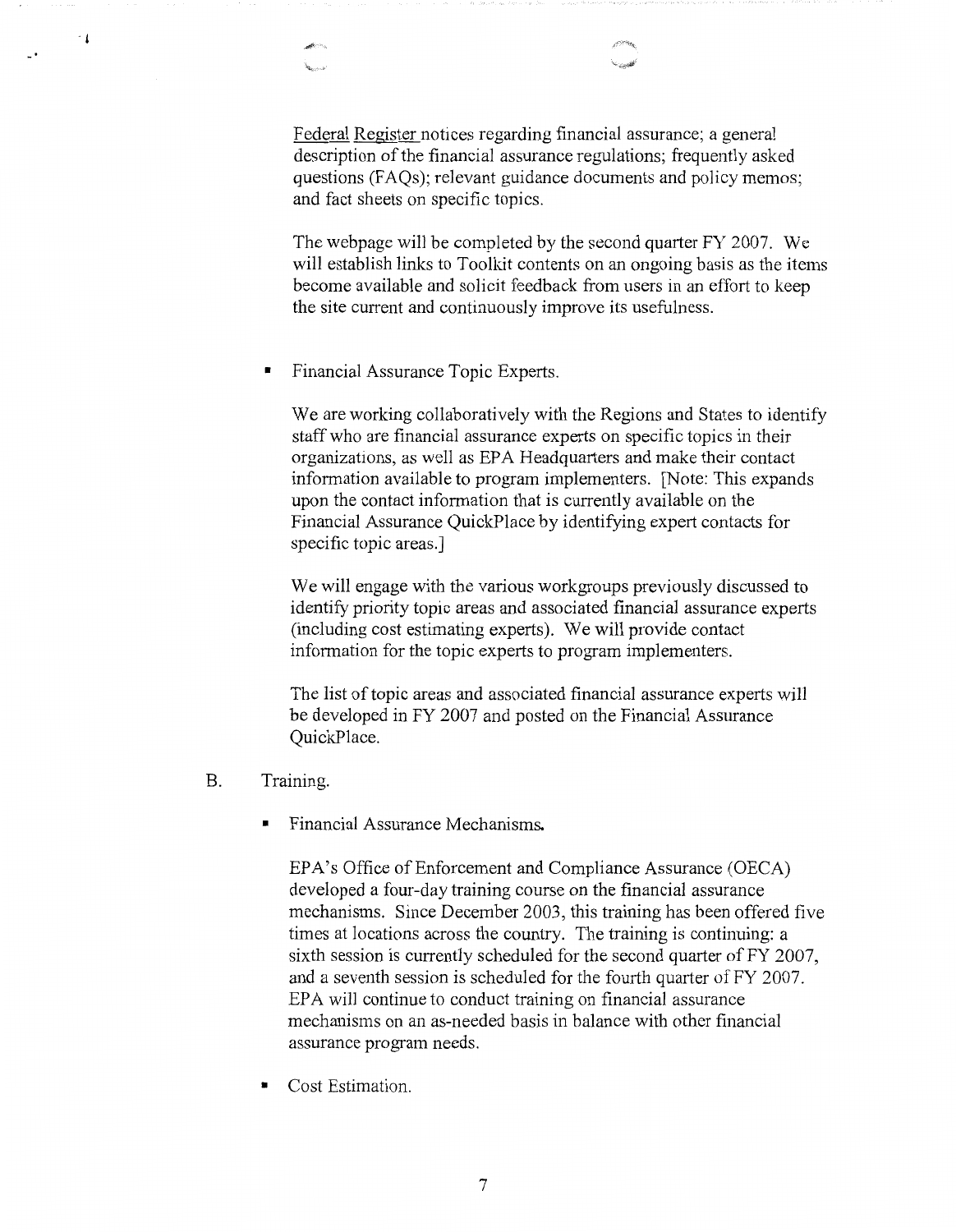EPA developed a training class on cost estimates for closure, postclosure and remediation. This class has been offered eight times across the country. We have learned through the Financial Assurance QuickPlace ( described above) that additional offerings of this class should be provided. EPA will continue to provide the training in FY 2007.

 $\mathbf{I}$ .

We also provide hands-on training to Regional and State personnel. EPA HQ staff visited a Regional office in April 2006 to review cost estimates side-by-side with Regional staff. Through this experience, we learned that there may be a need to supplement the cost estimating class with one-on-one, "hands-on" assistance. EPA will continue to conduct "hands-on" training to additional Regions on an as-needed basis in balance with other financial assurance program needs.

- C. Oversight/Assistance.
	- Site Visits.

We will conduct Regional and/or State assistance visits to promote effective program implementation. These visits provide a valuable opportunity for direct communication between EPA HQ, Regional, and State management and staff. Agendas are collaboratively established so that all parties have an opportunity to raise key topics of specific interest or timely relevance.

As resources allow, we will conduct at least two visits per year beginning in FY 2007 that include financial assurance as an agenda topic.

• Review of Financial Assurance Submissions.

During the Training on Financial Assurance Mechanisms, some Regions and States emphasized the significant difficulties encountered in reviewing financial test and insurance submissions due to, for example, lack of adequate resources and the complexity of the information. This finding is supported by other information that has come to EPA (for example, in phone calls, informal discussions at various meetings, etc.).

In response, we plan to provide contractor support on a pilot basis to a limited number of Regions and States for review of financial assurance submissions in FY 2007. We will then evaluate the usefulness of this assistance, and, based on available resources and competing priorities, determine whether to continue providing contractor support.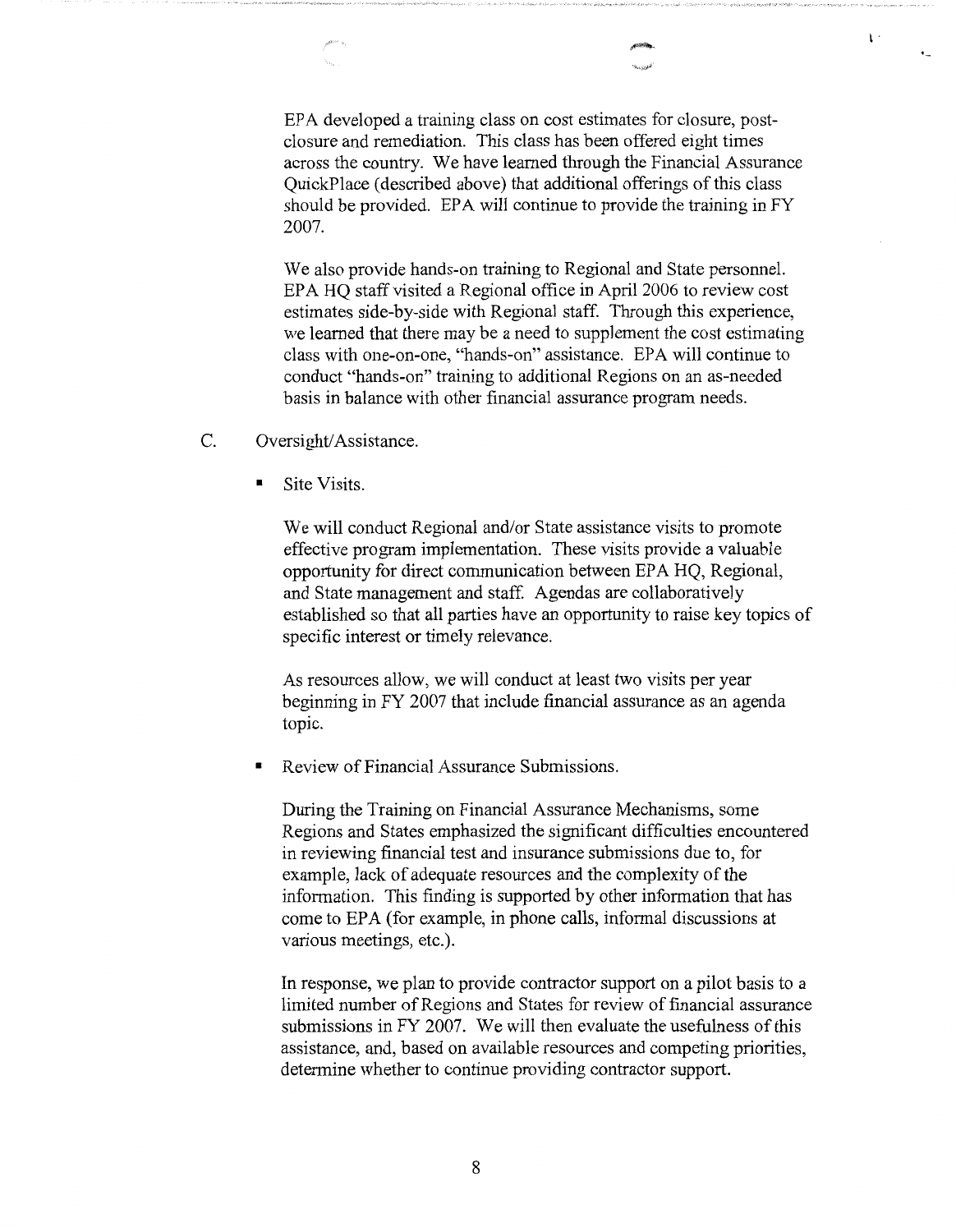### D. RCRAInfo Enhancements.

..

 $\ddot{\phantom{a}}$ 

• New Financial Assurance Module.

We will incorporate data on financial assurance mechanisms and coverage into RCRAinfo to promote more effective tracking of essential information and enable analyses of financial assurance data.

We have participated in a joint EPA/State WIN/Informed Program Area Analysis (PAA) process to develop functional specifications for the new Financial Assurance Module, and the recommended enhancements were approved by the WIN/Infonned Executive Steering Committee in July 2005.

The new module will allow us to track data, such as type of financial assurance instrument, issuer, and the amount of assurance by obligation ( closure, post-closure, corrective action).

We will continue to participate in the joint EPA/State Design Team to incorporate the approved recommendations into RCRAinfo. According to the schedule put forth by the WIN/Informed process, the new financial assurance module will be incorporated into RCRAinfo Version 4, which is scheduled to be released in the fourth quarter of FY 2008.

• Additional Enhancements to Promote Data Quality.

Through the Design Team process, we will continue to evaluate additional enhancements to promote data quality.

We will examine feasibility of including additional data elements or data links (including those suggested by OIG in their 2005 Report). Examples include: financial assurance provider links, company links, historical trend information, and cost estimate accuracy information.

We are in the process of developing a schedule for completing the analysis to consider additional data elements. When it is complete, we will submit the recommendations to the WIN/Informed Executive Steering Committee for their review and approval.

Based on the Executive Steering Committee's direction, we will work through the Design Team to incorporate any additional improvements into the RCRAinfo Version 4 release mentioned above.

Monitor Data Quality.